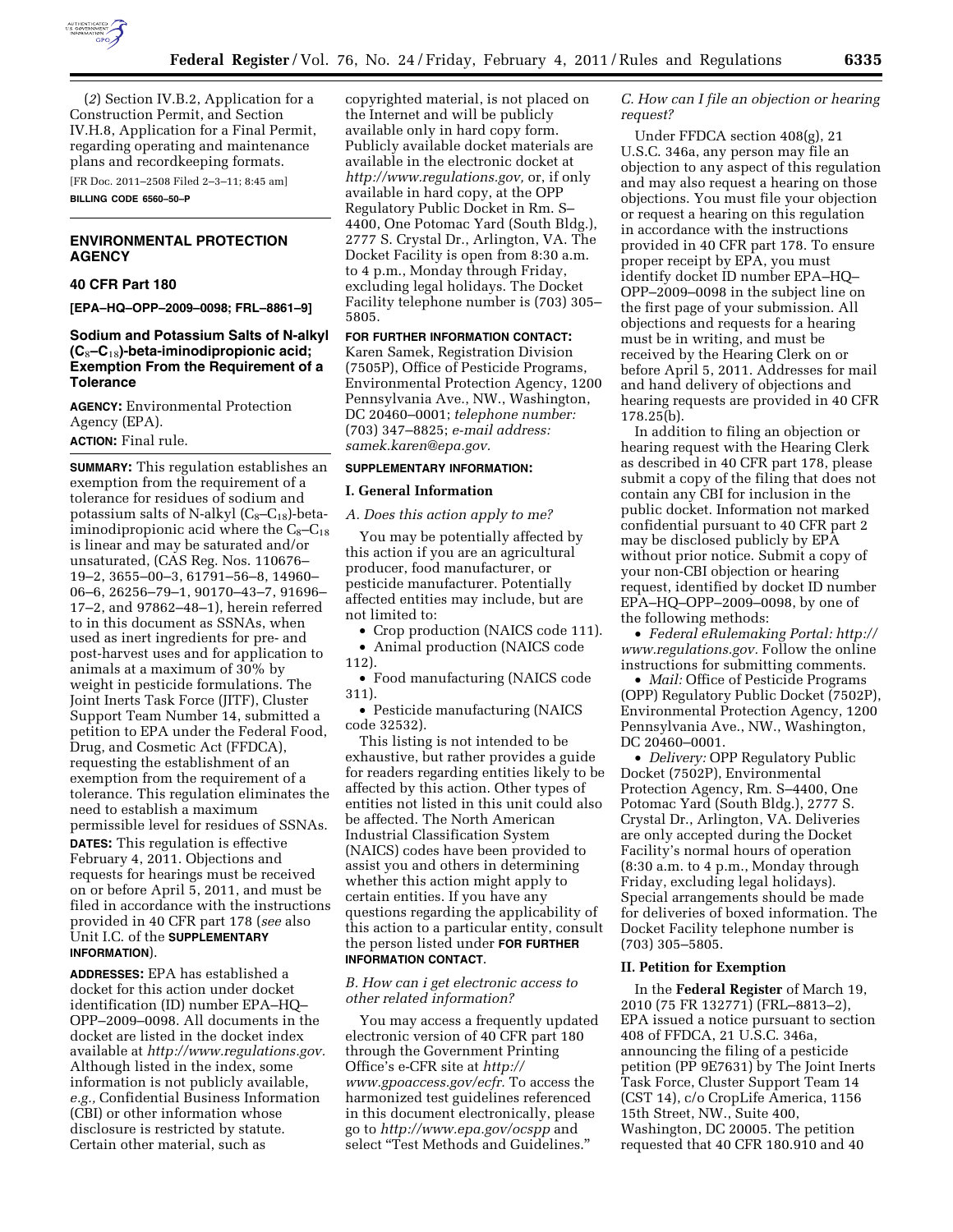CFR 180.930 be amended by establishing exemptions from the requirement of a tolerance for residues of the SSNAs (CAS Reg. Nos. 110676– 19–2, 3655–00–3, 61791–56–8, 14960– 06–6, 26256–79–1, 90170–43–7, 91696– 17–2, and 97862–48–1) when used as inert ingredients as a surfactant in pesticide formulations applied to crops pre- and post-harvest, as well as to animals at a maximum of 30% by weight in pesticide formulations. That notice referenced a summary of the petition prepared by the Joint Inerts Task Force (JITF), Cluster Support Team Number 14 (CST 14), the petitioner, which is available in the docket, *[http://www.regulations.gov.](http://www.regulations.gov)* Two comments were received in response to the Notice of Filing. One of the comments was received from a private citizen who opposed the authorization to sell any pesticide that leaves a residue on food. The Agency understands the commenter's concerns and recognizes that some individuals believe that no residue of pesticides should be allowed. However, under the existing legal framework provided by section 408 of the Federal Food, Drug and Cosmetic Act (FFDCA) EPA is authorized to establish pesticide tolerances or exemptions where persons seeking such tolerances or exemptions have demonstrated that the pesticide meets the safety standard imposed by that statute. A second comment was received regarding endocrine effects from soybeans. Since the subject of this tolerance exemption request is not soybeans, this comment is not relevant to this action.

EPA previously published a final rule to establish a tolerance exemption for sodium salts of SSNA (CAS Reg. Nos. 3655–00–3, 61791–56–8, 14960–06–6, 26256–79–1, 90170–43–7, 91696–17–2, and 97862–48–1) under 40 CFR 180.920 in the **Federal Register** of July 29, 2009 (74 FR 37584) (FRL–8425–5). That final rule established a tolerance exemption for sodium salts of SSNA when used as inert ingredients in pesticide formulations applied to growing crops only.

### **III. Inert Ingredient Definition**

Inert ingredients are all ingredients that are not active ingredients as defined in 40 CFR 153.125 and include, but are not limited to, the following types of ingredients (except when they have a pesticidal efficacy of their own): Solvents such as alcohols and hydrocarbons; surfactants such as polyoxyethylene polymers and fatty acids; carriers such as clay and diatomaceous earth; thickeners such as carrageenan and modified cellulose;

wetting, spreading, and dispersing agents; propellants in aerosol dispensers; microencapsulating agents; and emulsifiers. The term "inert" is not intended to imply nontoxicity; the ingredient may or may not be chemically active. Generally, EPA has exempted inert ingredients from the requirement of a tolerance based on the low toxicity of the individual inert ingredients.

## **IV. Aggregate Risk Assessment and Determination of Safety**

Section 408(c)(2)(A)(i) of FFDCA allows EPA to establish an exemption from the requirement for a tolerance (the legal limit for a pesticide chemical residue in or on a food) only if EPA determines that the tolerance is "safe." Section 408(b)(2)(A)(ii) of FFDCA defines "safe" to mean that "there is a reasonable certainty that no harm will result from aggregate exposure to the pesticide chemical residue, including all anticipated dietary exposures and all other exposures for which there is reliable information.'' This includes exposure through drinking water and in residential settings, but does not include occupational exposure. Section 408(b)(2)(C) of FFDCA requires EPA to give special consideration to exposure of infants and children to the pesticide chemical residue in establishing a tolerance and to "ensure that there is a reasonable certainty that no harm will result to infants and children from aggregate exposure to the pesticide chemical residue. \* \* \*'

EPA establishes exemptions from the requirement of a tolerance only in those cases where it can be clearly demonstrated that the risks from aggregate exposure to pesticide chemical residues under reasonably foreseeable circumstances will pose no appreciable risks to human health. In order to determine the risks from aggregate exposure to pesticide inert ingredients, the Agency considers the toxicity of the inert in conjunction with possible exposure to residues of the inert ingredient through food, drinking water, and through other exposures that occur as a result of pesticide use in residential settings. If EPA is able to determine that a finite tolerance is not necessary to ensure that there is a reasonable certainty that no harm will result from aggregate exposure to the inert ingredient, an exemption from the requirement of a tolerance may be established.

Consistent with section  $408(c)(2)(A)$ of FFDCA, and the factors specified in FFDCA section  $408(c)(2)(B)$ , EPA has reviewed the available scientific data and other relevant information in

support of this action. EPA has sufficient data to assess the hazards of and to make a determination on aggregate exposure for the SSNAs including exposure resulting from the exemption established by this action. EPA's assessment of exposures and risks associated with the SSNAs follows.

## *A. Toxicological Profile*

EPA has evaluated the available toxicity data and considered their validity, completeness, and reliability as well as the relationship of the results of the studies to human risk. EPA has also considered available information concerning the variability of the sensitivities of major identifiable subgroups of consumers, including infants and children.

Specific information on the studies received and the nature of the adverse effects caused by the SSNAs, as well as, the no-observed-adverse-effect-level (NOAEL) and the lowest-observedadverse-effect-level (LOAEL) from the toxicity studies can be found at *[http://](http://www.regulations.gov) [www.regulations.gov](http://www.regulations.gov)* in document "Sodium Salts of N-Alkyl  $(C_8-C_{18})$ - $\beta$ iminodipropionic Acid (SSNAs—JITF CST 14 Inert Ingredients). Human Health Risk Assessment to Support Proposed Exemption from the Requirement of a Tolerance When Used as Inert Ingredients in Pesticide Formulations,'' pages 8–13 and pages 46–49 in docket ID number EPA–HQ– OPP–2009–0098. In this human health risk assessment an exemption from the requirement of a tolerance was assessed for an exemption under 40 CFR 180.920 for pre-harvest use of sodium salts of SSNA where the  $C_8$ - $C_{18}$  is linear and may be saturated and/or unsaturated provided that the concentration of the SSNA inert is limited to no more than 30% by weight in pesticide formulations. It was noted in the document that this risk assessment also supports the use of the SSNA inert ingredients in pesticide formulations intended for use post-harvest as well. Because it is likely that the sodium or potassium salts of SSNA readily disassociate in the body to the salt and the active moiety and that the toxicity of the chemical is associated with the active moiety, the Agency concludes that its risk assessment is sufficient to support both the sodium and potassium salts of SSNA. The Agency also concludes that the risk assessment supports the application of these chemicals to animals under 40 CFR 180.930 with the limitation of no more than 30% in pesticide formulations.

The available toxicity data indicate that the SSNAs have low acute oral and dermal toxicity, are potentially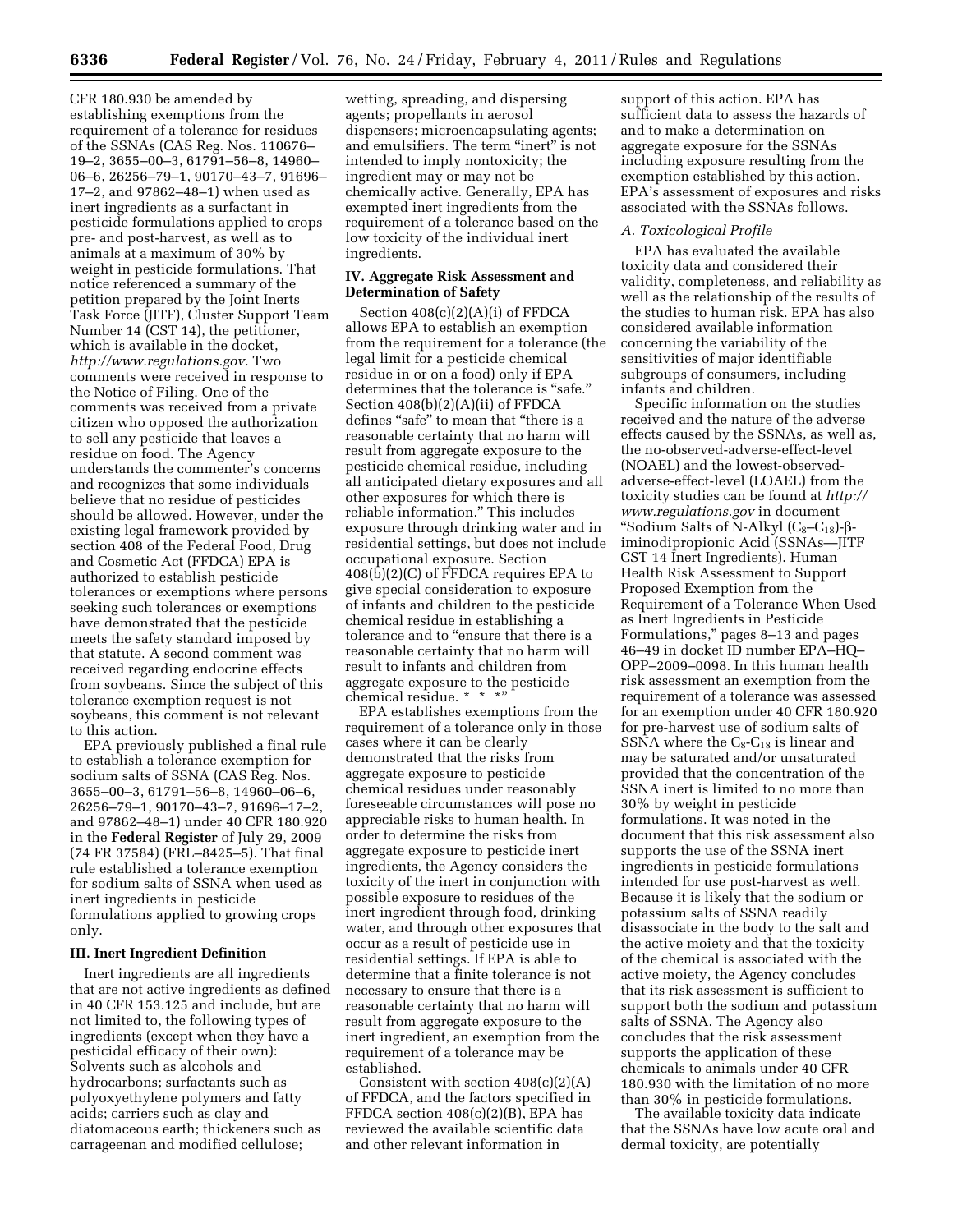corrosive to the skin, but are also mild to moderate eye irritants. In the OPPTS Harmonized Guideline 870.3650 study with sodium coco  $\beta$ -iminodipropionate in rats, decreased food consumption and body weight gain in males and females at 160 and 600 mg/kg bw/day were observed. Mean liver and kidney weights were increased at the high dose, while testis and epididymides were unaffected. Hypertrophy was found in the livers of males and/or females at the mid- and high-doses as well as renal histopathology in males, acanthosis of the non-glandular stomach in males and females, and inflammation of the glandular and non-glandular stomach in females. In the absence of any evidence of hepatic toxicity, liver hypertrophy was considered an adaptive effect and non-adverse.

No reproduction or developmental effects were noted in the database and there was no evidence of neurotoxicity.

In general, surfactants are surfaceactive materials that can damage the structural integrity of cellular membranes at high dose levels. Thus, surfactants are often corrosive and irritating in concentrated solutions. It is possible that some of the observed toxicity seen in the repeated studies, such as inflammation of the glandular stomach, can be attributed to the corrosive and irritating nature of these surfactants.

There are no published metabolism studies for this series of surfactants. The SSNA mammalian metabolism pathway is based on analogy to well-described pathways for tertiary amines and fatty acids. Overall it is anticipated that the various metabolites are not systemically toxic and would be rapidly conjugated and excreted.

The SSNA surfactants (mono and disodium propionates) may be conjugated and excreted directly. Alternatively, the tertiary amine dipropionate may be oxidized in the liver by monoamine oxidases to generate the intact tertiary amine dipropionate N-oxide which may either be conjugated and excreted or metabolically cleaved to a dipropionate oxime type metabolite that is conjugated and excreted. The linear fatty acid is metabolized via successive betaoxidation cycles to release acetic acid and eventually carbon dioxide and water.

There are no chronic toxicity studies available for this series of nonionic surfactants. The Agency used a qualitative structure activity relationship (SAR) database, DEREK Version 11, to determine if there were structural alerts suggestive of carcinogenicity. No structural alerts were identified.

*B. Toxicological Points of Departure/ Levels of Concern* 

Once a pesticide's toxicological profile is determined, EPA identifies

toxicological points of departure (POD) and levels of concern to use in evaluating the risk posed by human exposure to the pesticide. For hazards that have a threshold below which there is no appreciable risk, the toxicological POD is used as the basis for derivation of reference values for risk assessment. PODs are developed based on a careful analysis of the doses in each toxicological study to determine the dose at which no adverse effects are observed (the NOAEL) and the lowest dose at which adverse effects of concern are identified (the LOAEL). Uncertainty/ safety factors are used in conjunction with the POD to calculate a safe exposure level—generally referred to as a population-adjusted dose (PAD) or a reference dose (RfD)—and a safe margin of exposure (MOE). For non-threshold risks, the Agency assumes that any amount of exposure will lead to some degree of risk. Thus, the Agency estimates risk in terms of the probability of an occurrence of the adverse effect expected in a lifetime. For more information on the general principles EPA uses in risk characterization and a complete description of the risk assessment process, *see [http://](http://www.epa.gov/pesticides/factsheets/riskassess.htm) [www.epa.gov/pesticides/factsheets/](http://www.epa.gov/pesticides/factsheets/riskassess.htm) [riskassess.htm.](http://www.epa.gov/pesticides/factsheets/riskassess.htm)* 

A summary of the toxicological endpoints for the SSNAs used for human health risk assessment is shown in Table 1 of this unit.

TABLE 1—SUMMARY OF TOXICOLOGICAL DOSES AND ENDPOINTS FOR THE SSNAS FOR USE IN HUMAN HEALTH RISK **ASSESSMENT** 

| Exposure/<br>scenario                                                                       | Point of departure and<br>uncertainty/<br>safety factors                                                                                        | RfD, PAD, LOC for<br>risk assessment                               | Study and toxicological effects                                                                                                                                                                                                                                                                                                                                                                                                                                                                                                  |  |  |
|---------------------------------------------------------------------------------------------|-------------------------------------------------------------------------------------------------------------------------------------------------|--------------------------------------------------------------------|----------------------------------------------------------------------------------------------------------------------------------------------------------------------------------------------------------------------------------------------------------------------------------------------------------------------------------------------------------------------------------------------------------------------------------------------------------------------------------------------------------------------------------|--|--|
| Acute dietary                                                                               | An effect attributable to a single exposure was not identified.                                                                                 |                                                                    |                                                                                                                                                                                                                                                                                                                                                                                                                                                                                                                                  |  |  |
| Chronic dietary<br>(All populations)                                                        | $NOAEL = 43$ mg/kg/<br>day $UF_A = 10x$ .<br>$UF_H = 10x$<br>$FQPA SF = 1x$                                                                     | Chronic $RfD = 0.43$<br>mg/kg/day.<br>$cPAD = 0.43$ mg/kg/<br>day. | Combined Repeated Dose Toxicity Study with the Reproduction/<br>Developmental Toxicity Screening Test-Rat OPPTS Harmonized<br>Guideline 870.3650 (CAS Reg. No. 3655-00-3).<br>Parental LOAEL = $160 \text{ mg/kg/day}$ based on decreased body weight<br>gain in males and females during the pre-mating period, and an<br>increased incidence of microscopic lesions in the kidneys of<br>males and acanthosis of the glandular $+$ non-glandular stomachs<br>of females.<br>Reporductive/Developmental LOAEL was not observed. |  |  |
| Incidental Oral, Dermal<br>and Inhalation (Short-,<br>and Intermediate-, and<br>Long-Term). | $NOAEL = 43$ mg/kg/<br>day.<br>$UF_A = 10x$<br>$UF_H = 10x$<br>$FQPA SF = 1x$<br>5% dermal and 100%<br>inhalation absorp-<br>tion assumed.      | LOC for MOE = $100$                                                | Combined Repeated Dose Toxicity Study with the Reproduction/<br>Developmental Toxicity screening Test-Rat OPPTS Harmonized<br>Guideline 870.3650 (Cas Reg. No. 3655-00-3).<br>Parental LOAEL = $160 \text{ mg/kg/day}$ based on decreased body weight<br>gain in males and females during the pre-mating period and an<br>increased incidence of microscopic lesions in the kidneys of<br>males and acanthosis of the glandular $+$ non-glandular stomachs<br>of females.<br>Reproductive/Developmental LOAEL was not observed.  |  |  |
| Cancer (oral, dermal, in-<br>halation).                                                     | Classification: No animal toxicity data available for an assessment. Based on SAR analysis, the SSNAs are not ex-<br>pected to be carcinogenic. |                                                                    |                                                                                                                                                                                                                                                                                                                                                                                                                                                                                                                                  |  |  |

Point of Departure (POD) = A data point or an estimated point that is derived from observed dose-response data and used to mark the beginning of extrapolation to determine risk associated with lower environmentally relevant human exposures. NOAEL = no observed adverse effect level. LOAEL = lowest observed adverse effect level. UF = uncertainty factor. UFA = extrapolation from animal to human (interspecies).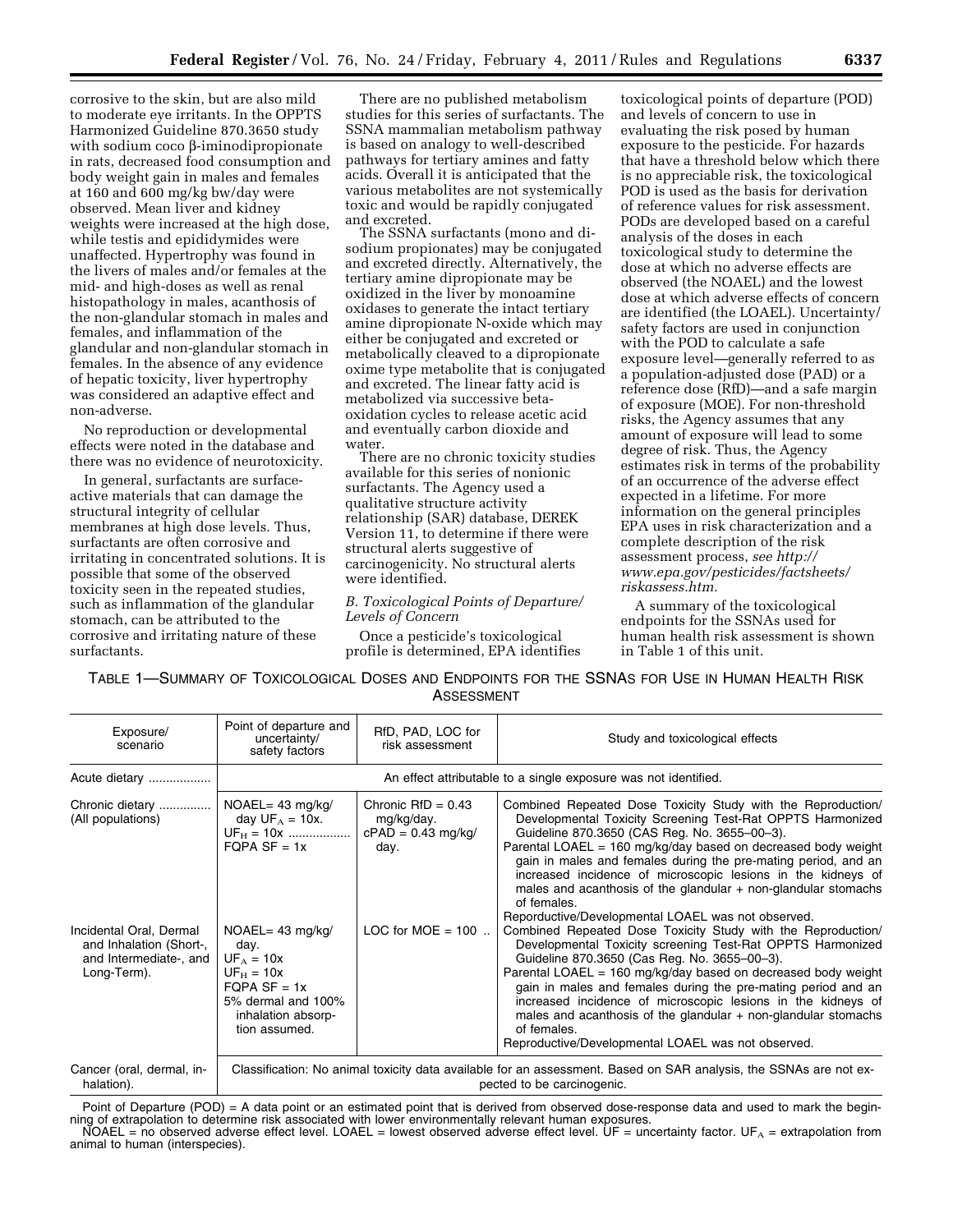$UF_H$  = potential variation in sensitivity among members of the human population (intraspecies). PAD = population adjusted dose (a = acute, c = chronic). FQPA SF = FQPA Safety Factor. RfD = reference dose. MOE = margin of exposure. LOC = level of concern. N/A = not applicable.

#### *C. Exposure Assessment*

1. *Dietary exposure from food and feed uses.* In evaluating dietary exposure to the SSNAs, EPA considered exposure under the proposed exemption from the requirement of a tolerance. EPA assessed dietary exposures from the SSNAs in food as follows:

i. *Acute exposure.* No adverse effects attributable to a single exposure of the SSNAs were seen in the toxicity databases; therefore, an acute exposure assessment for the SSNAs is not necessary.

ii. *Chronic exposure.* In conducting the chronic dietary exposure assessment, EPA used food consumption information from the United States Department of Agriculture (USDA) 1994–1996 and 1998 Nationwide Continuing Surveys of Food Intake by Individuals (CSFII). As to residue levels in food, no residue data were submitted for SSNAs. In the absence of specific residue data, EPA has developed an approach which uses surrogate information to derive upper bound exposure estimates for the subject inert ingredient. Upper bound exposure estimates are based on the highest tolerance for a given commodity from a list of high-use insecticides, herbicides, and fungicides. A complete description of the general approach taken to assess inert ingredient risks in the absence of residue data is contained in the memorandum entitled ''Alkyl Amines Polyalkoxylates (Cluster 4): Acute and Chronic Aggregate (Food and Drinking Water) Dietary Exposure and Risk Assessments for the Inerts.'' (D361707, S. Piper, 2/25/09) and can be found at *<http://www.regulations.gov>* in docket ID number EPA–HQ–OPP–2008– 0738. In the dietary exposure assessment, the Agency assumed that the residue level of the inert ingredient would be no higher than the highest tolerance for a given commodity. Implicit in this assumption is that there would be similar rates of degradation (if any) between the active and inert ingredient and that the concentration of inert ingredient in the scenarios leading to these highest of tolerances would be no higher than the concentration of the active ingredient.

The Agency believes the assumptions used to estimate dietary exposures lead to an extremely conservative assessment of dietary risk due to a series of compounded conservatisms. First, assuming that the level of residue for an inert ingredient is equal to the level of residue for the active ingredient will

overstate exposure. The concentrations of active ingredient in agricultural products are generally at least 50 percent of the product and often can be much higher. Further, pesticide products rarely have a single inert ingredient; rather there is generally a combination of different inert ingredients used which additionally reduces the concentration of any single inert ingredient in the pesticide product in relation to that of the active ingredient. In the case of the SSNAs, EPA made a specific adjustment to this dietary exposure assessment to account for the use limitations of the amount of SSNAs that may be in formulations (no more than 30% by weight in pesticide formulations) and assumed that the SSNAs are present at the maximum limitation rather than at equal quantities with the active ingredient. This remains a very conservative assumption because surfactants are generally used at levels far below this percentage.

Second, the conservatism of this methodology is compounded by EPA's decision to assume that, for each commodity, the active ingredient which will serve as a guide to the potential level of inert ingredient residues is the active ingredient with the highest tolerance level. This assumption overstates residue values because it would be highly unlikely, given the high number of inert ingredients, that a single inert ingredient or class of ingredients would be present at the level of the active ingredient in the highest tolerance for every commodity. Finally, a third compounding conservatism is EPA's assumption that all foods contain the inert ingredient at the highest tolerance level. In other words, EPA assumed 100 percent of all foods are treated with the inert ingredient at the rate and manner necessary to produce the highest residue legally possible for an active ingredient. In summary, EPA chose a very conservative method for estimating what level of inert residue could be on food, then used this methodology to choose the highest possible residue that could be found on food and assumed that all food contained this residue. No consideration was given to potential degradation between harvest and consumption even though monitoring data shows that tolerance level residues are typically one to two orders of magnitude higher than actual residues in food when distributed in commerce.

Accordingly, although sufficient information to quantify actual residue levels in food is not available, the compounding of these conservative assumptions will lead to a significant exaggeration of actual exposures. EPA does not believe that this approach underestimates exposure in the absence of residue data.

*iii. Cancer.* The Agency used a qualitative structure activity relationship (SAR) database, DEREK11, to determine if there were structural alerts suggestive of carcinogenicity. No structural alerts for carcinogenicity were identified. SSNAs are not expected to be carcinogenic. Therefore a cancer dietary exposure assessment is not necessary to assess cancer risk.

*iv. Anticipated residue and percent crop treated (PCT) information*.

EPA did not use anticipated residue and/or PCT information in the dietary assessment for SSNAs. Tolerance level residues and/or 100% CT were assumed for all food commodities.

2*. Dietary exposure from drinking water.* The Agency used screening level water exposure models in the dietary exposure analysis and risk assessment for SSNAs in drinking water. These simulation models take into account data on the physical, chemical, and fate/ transport characteristics of SSNAs. Further information regarding EPA drinking water models used in the pesticide exposure assessment can be found at *[http://www.epa.gov/oppefed1/](http://www.epa.gov/oppefed1/models/water/index.htm)  [models/water/index.htm.](http://www.epa.gov/oppefed1/models/water/index.htm)* 

A screening level drinking water analysis, based on the Pesticide Root Zone Model/Exposure Analysis Modeling System (PRZM/EXAMS) was performed to calculate the estimated drinking water concentrations (EDWCs) of SSNAs. Modeling runs on four surrogate inert ingredients using a range of physical chemical properties that would bracket those of the SSNAs were conducted. Modeled acute drinking water values ranged from 0.001 ppb to 41 ppb. Modeled chronic drinking water values ranged from 0.0002 ppb to 19 ppb. Further details of this drinking water analysis can be found at *[http://](http://www.regulations.gov)  [www.regulations.gov](http://www.regulations.gov)* in the document "Sodium Salts of N-Alkyl  $(C_8-C_{18})-\beta$ iminodipropionic Acid (SSNAs—JITF CST 14 Inert Ingredients). Human Health Risk Assessment to Support Proposed Exemption from the Requirement of a Tolerance When Used as Inert Ingredients in Pesticide Formulations,'' pages 13–14 and pages 51–53 in docket ID number EPA–HQ– OPP–2009–0098.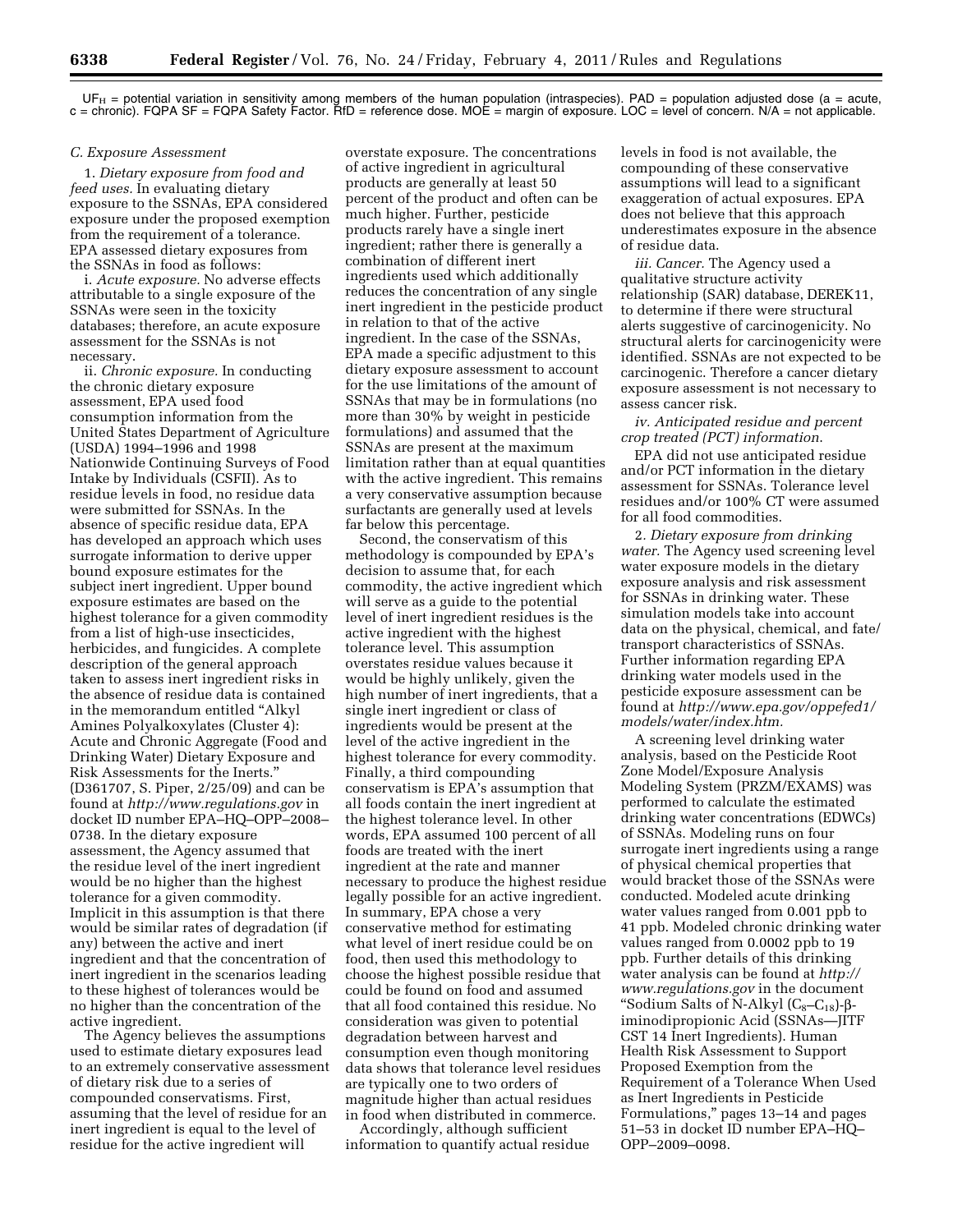For the purpose of the screening level dietary risk assessment to support this request for an exemption from the requirement of a tolerance for the SSNAs, a conservative drinking water concentration value of 100 ppb based on screening level modeling was used to assess the contribution to drinking water for the chronic dietary risk assessments for parent compounds and for the metabolites of concern. These values were directly entered into the dietary exposure model.

3. *From non-dietary exposure.* The term "residential exposure" is used in this document to refer to nonoccupational, non-dietary exposure (e.g., textiles (clothing and diapers), carpets, swimming pools, and hard surface disinfection on walls, floors, tables). SSNAs may be used as inert ingredients in pesticide products that are registered for specific uses that may result in both indoor and outdoor residential exposures. A screening level residential exposure and risk assessment was completed for products containing the SSNAs as inert ingredients. In this assessment, representative scenarios, based on enduse product application methods and labeled application rates, were selected. For each of the use scenarios, the Agency assessed residential handler (applicator) inhalation and dermal exposure for indoor and outdoor scenarios with high exposure potential (*i.e.,* exposure scenarios with high end unit exposure values) to serve as a screening assessment for all potential residential pesticides containing SSNAs. Similarly, residential post application dermal and oral exposure assessments were also performed utilizing high end indoor and outdoor exposure scenarios. Further details of this residential exposure and risk analysis can be found at *[http://](http://www.regulations.gov) [www.regulations.gov](http://www.regulations.gov)* in the memorandum entitled ''JITF Inert Ingredients. Residential and Occupational Exposure Assessment Algorithms and Assumptions Appendix for the Human Health Risk Assessments to Support Proposed Exemption from the Requirement of a Tolerance When Used as Inert Ingredients in Pesticide Formulations'' (D364751, 5/7/09, Lloyd/ LaMay) in docket ID number EPA–HQ– OPP–2008–0710.

4. *Cumulative effects from substances with a common mechanism of toxicity.*  Section 408(b)(2)(D)(v) of FFDCA requires that, when considering whether to establish, modify, or revoke a tolerance, the Agency consider "available information" concerning the cumulative effects of a particular pesticide's residues and ''other

substances that have a common mechanism of toxicity.''

EPA has not found the SSNAs to share a common mechanism of toxicity with any other substances, and the SSNAs do not appear to produce a toxic metabolite produced by other substances. For the purposes of this tolerance action, therefore, EPA has assumed that the SSNAs do not have a common mechanism of toxicity with other substances. For information regarding EPA's efforts to determine which chemicals have a common mechanism of toxicity and to evaluate the cumulative effects of such chemicals, *see* EPA's Web site at *[http://www.epa.gov/pesticides/](http://www.epa.gov/pesticides/cumulative) [cumulative](http://www.epa.gov/pesticides/cumulative)*.

## *D. Safety Factor for Infants and Children*

1. *In general.* Section 408(b)(2)(C) of FFDCA provides that EPA shall apply an additional tenfold (10X) margin of safety for infants and children in the case of threshold effects to account for prenatal and postnatal toxicity and the completeness of the database on toxicity and exposure unless EPA determines based on reliable data that a different margin of safety will be safe for infants and children. This additional margin of safety is commonly referred to as the FQPA Safety Factor (SF). In applying this provision, EPA either retains the default value of 10X, or uses a different additional safety factor when reliable data available to EPA support the choice of a different factor.

2. *Prenatal and postnatal sensitivity.*  The toxicology database is adequate to assess risk for the SSNAs when used as inert ingredients in pesticide formulations. The toxicity data available on the SSNAs consists of one OPPTS Harmonized Guideline 870.3650 combined repeated dose toxicity study with the reproduction/development toxicity screening test (rat) for the representative surfactant, sodium coco beta-iminodipropionate (CAS Reg. No. 3655–00–3). There was no evidence of increased sensitivity in young animals because no developmental or reproductive toxicity was observed in the OPPTS Harmonized Guideline 870.3650 combined repeated dose toxicity study. No treatment related effects were observed on litter sizes or on the early development of pups.

3. *Conclusion.* EPA has determined that reliable data show the safety of infants and children would be adequately protected if the FQPA SF were reduced to 1X. That decision is based on the following findings:

i. The toxicity database for SSNAs is considered adequate for assessing the

risks to infants and children (the available studies are described in unit IV.D.2.). The Agency has determined that the OPPTS Harmonized Guideline 870.3650, Combined Repeated Dose Toxicity Study with the Reproduction/ Developmental Toxicity Screening Test in rats is adequate to assess the toxicity of this chemical because the study provides information on systemic toxicity, neurotoxicity and immunotoxicity following repeated exposure, as well as assessing possible developmental and reproductive effects. The study measures various toxicological parameters such as hematology, clinical biochemistry, gross pathology and histopathology. In this study, no treatment related adverse effects were observed in any of the observed or measured parameters at dose levels below the high dose level of 600 mg/kg/day except for decreased body weight gain during the pre-mating period, and increased incidence of microscopic renal lesions in males and congestion and inflammation of the glandular and non-glandular stomachs of females at the mid level dose level of 160 mg/kg/day. Stomach epithelial cell congestion/inflammation is an effect attributable to local irritation rather than systemic activity. The Agency notes that surfactants are surface-active materials that can damage the structural integrity of cellular membranes at high dose levels. Thus, surfactants are often corrosive and irritating in concentrated solutions. The observed toxicity seen in the repeated dose studies are attributable to the corrosive and irritating nature of these surfactants. The Agency has considerable toxicity information on surfactants which indicates that their effects do not progressively increase in severity over time. In addition, use of the full 10X interspecies factor will actually provide an additional margin of safety because it is not expected that humans' response to local irritation/corrosiveness effects would be markedly different from animals. The database on the SSNAs indicates that the target organ toxicity is occurring at relatively high doses. Based on the above considerations, the Agency concluded that there is no need for additional data and an additional FQPA safety factor is not necessary.

ii. No quantitative or qualitative increased susceptibility was demonstrated in the offspring in the OPPTS Harmonized Guideline 870.3650 combined repeated dose toxicity study with the reproduction/developmental toxicity screening test in rats following *in utero* and post-natal exposure.

iii. There are no neurotoxicity studies available for this series of nonionic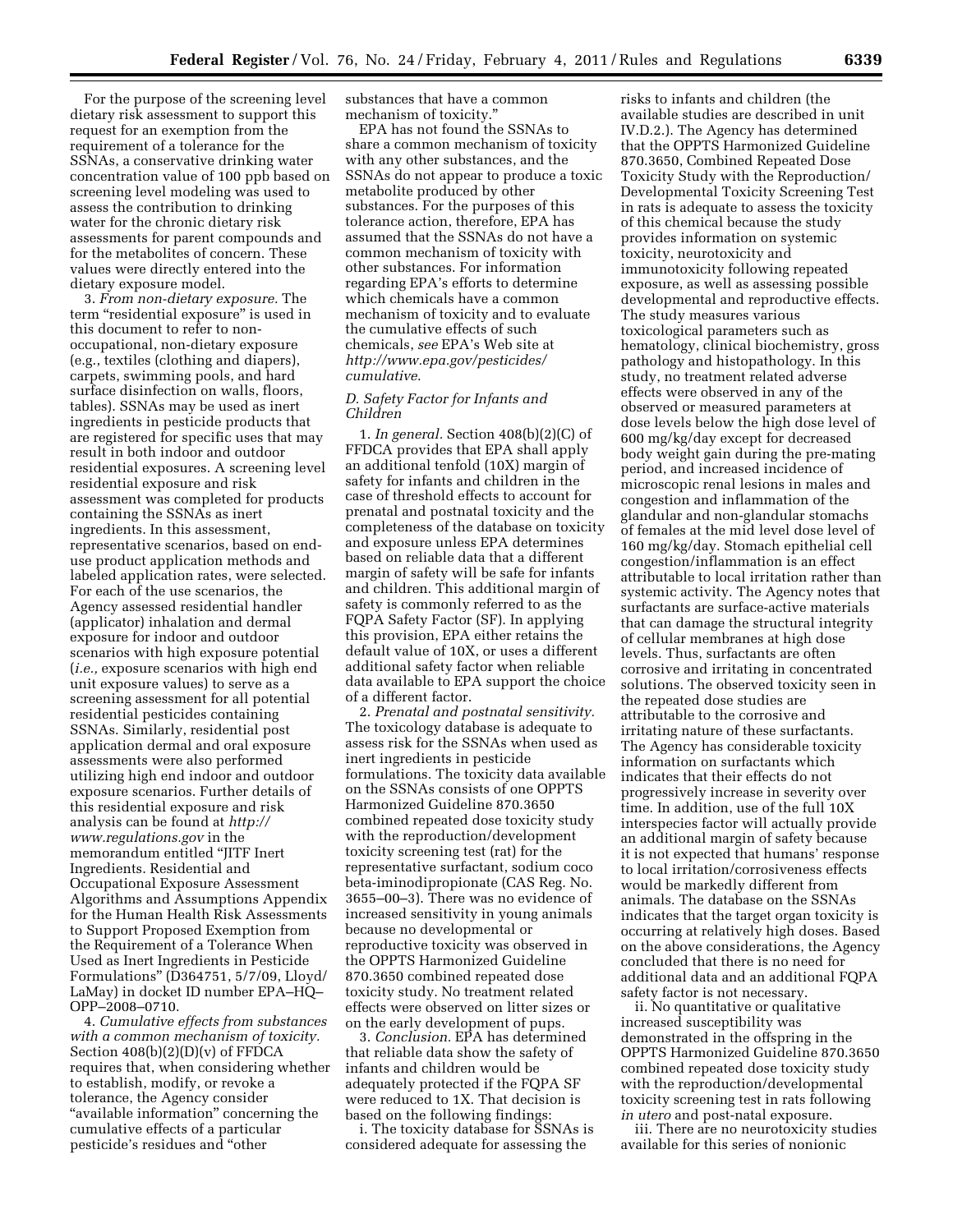surfactants. However a Functional Observation Battery (FOB) to evaluate neurotoxicity was performed in the Combined Repeated Dose/ Developmental Screening study and only a minor decrease in temperature was observed in males at the mid and high doses. The effect was likely due to normal biological variation and; therefore, was not considered treatmentrelated. Thus, there is no need for a developmental neurotoxicity study or additional UFs to account for neurotoxicity.

iv. There are no residual uncertainties identified in the exposure databases. The food and drinking water assessment is not likely to underestimate exposure to any subpopulation, including those comprised of infants and children. The food exposure assessments are considered to be highly conservative, as they are based on the use of the highest tolerance level from the surrogate pesticides for every food and 100% crop treated is assumed for all crops. EPA also made conservative (protective) assumptions in the ground and surface water modeling used to assess exposure to SSNAs in drinking water. EPA used similarly conservative assumptions to assess post-application exposure of children as well as incidental oral exposure of toddlers. These assessments will not underestimate the exposure and risks posed by the SSNAs.

## *E. Aggregate Risks and Determination of Safety*

*Determination of safety section.* EPA determines whether acute and chronic dietary pesticide exposures are safe by comparing aggregate exposure estimates to the acute PAD (aPAD) and chronic PAD (cPAD). For linear cancer risks, EPA calculates the lifetime probability of acquiring cancer given the estimated aggregate exposure. Short-, intermediate-, and chronic-term risks are evaluated by comparing the estimated aggregate food, water, and residential exposure to the appropriate PODs to ensure that an adequate MOE exists.

1. *Acute risk.* An acute aggregate risk assessment takes into account acute exposure estimates from dietary consumption of food and drinking water. No adverse effect resulting from a single oral exposure was identified and no acute dietary endpoint was selected. Therefore, the SSNAs are not expected to pose an acute risk.

2. *Chronic risk.* A chronic aggregate risk assessment takes into account exposure estimates from chronic dietary consumption of food and drinking water. Using the exposure assumptions discussed in this unit for chronic

exposure and the use limitations of not more than 30% by weight in pesticide formulations, the chronic dietary exposure from food and water to SSNAs is 27% of the cPAD for the U.S. population and 87% of the cPAD for children 1–2 yrs old, the most highly exposed population subgroup.

3. *Short-term risk.* Short-term aggregate exposure takes into account short-term residential exposure plus chronic exposure to food and water (considered to be a background exposure level). SSNAs are used as inert ingredients in pesticide products that are currently registered for uses that could result in short-term residential exposure and the Agency has determined that it is appropriate to aggregate chronic exposure through food and water with short-term residential exposures to SSNAs. Using the exposure assumptions described in this unit, EPA has concluded that the combined shortterm aggregated food, water, and residential exposures result in aggregate MOEs of 160 for both adult males and females respectively. EPA has concluded the combined short-term aggregated food, water, and residential exposures result in an aggregate MOE of 100 for children. As the level of concern is for MOEs that are lower than 100, these MOEs are not of concern.

4. *Intermediate-term risk.*  Intermediate-term aggregate exposure takes into account intermediate-term residential exposure plus chronic exposure to food and water (considered to be a background exposure level). SSNAs are currently registered for uses that could result in intermediate-term residential exposure and the Agency has determined that it is appropriate to aggregate chronic exposure through food and water with intermediate-term residential exposures to SSNAs. Using the exposure assumptions described in this unit, EPA has concluded that the combined intermediate-term aggregated food, water, and residential exposures result in aggregate MOEs of 430 and 450 for adult males and females, respectively. EPA has concluded the combined intermediate-term aggregated food, water, and residential exposures result in an aggregate MOE of 110 for children. As the level of concern is for MOEs that are lower than 100, this MOE is not of concern.

5. *Aggregate cancer risk for U.S. population.* The Agency has not identified any concerns for carcinogenicity relating to SSNAs.

6. *Determination of safety.* Based on these risk assessments, EPA concludes that there is a reasonable certainty that no harm will result to the general population or to infants and children

from aggregate exposure to residues of SSNAs.

## **V. Other Considerations**

### *A. Analytical Enforcement Methodology*

An analytical method is not required for enforcement purposes since the Agency is not establishing a numerical tolerance for residues of the SSNAs in or on any food commodities. EPA is establishing a limitation on the amount of the SSNAs that may be used in pesticide formulations. That limitation will be enforced through the pesticide registration process under the Federal Insecticide, Fungicide, and Rodenticide Act (''FIFRA''), 7 U.S.C. 136 *et seq.* EPA will not register any pesticide for sale or distribution that contains greater than 30% of the SSNAs by weight in food use pesticide formulations.

#### *B. International Residue Limits*

In making its tolerance decisions, EPA seeks to harmonize U.S. tolerances with international standards whenever possible, consistent with U.S. food safety standards and agricultural practices. EPA considers the international maximum residue limits (MRLs) established by the Codex Alimentarius Commission (Codex), as required by FFDCA section 408(b)(4). The Codex Alimentarius is a joint U.N. Food and Agriculture Organization/ World Health Organization food standards program, and it is recognized as an international food safety standards-setting organization in trade agreements to which the United States is a party. EPA may establish a tolerance that is different from a Codex MRL; however, FFDCA section 408(b)(4) requires that EPA explain the reasons for departing from the Codex level.

The codex has not established a MRL for the SSNAs.

## **VI. Conclusions**

Therefore, an exemption from the requirement of a tolerance is established under 40 CFR 180. 910 and 40 CFR 180.930 for sodium and potassium salts of N-alkyl  $(C_8-C_{18})$ -betaiminodipropionic acid where the  $C_8-C_{18}$ is linear and may be saturated and/or unsaturated (CAS Reg. Nos. 110676–19– 2, 3655–00–3, 61791–56–8, 14960–06–6, 26256–79–1, 90170–43–7, 91696–17–2, and 97862–48–1) when used as inert ingredients in pesticide formulations for pre-harvest and post-harvest uses, as well as, for application to animals at a maximum of 30% by weight in pesticide formulations.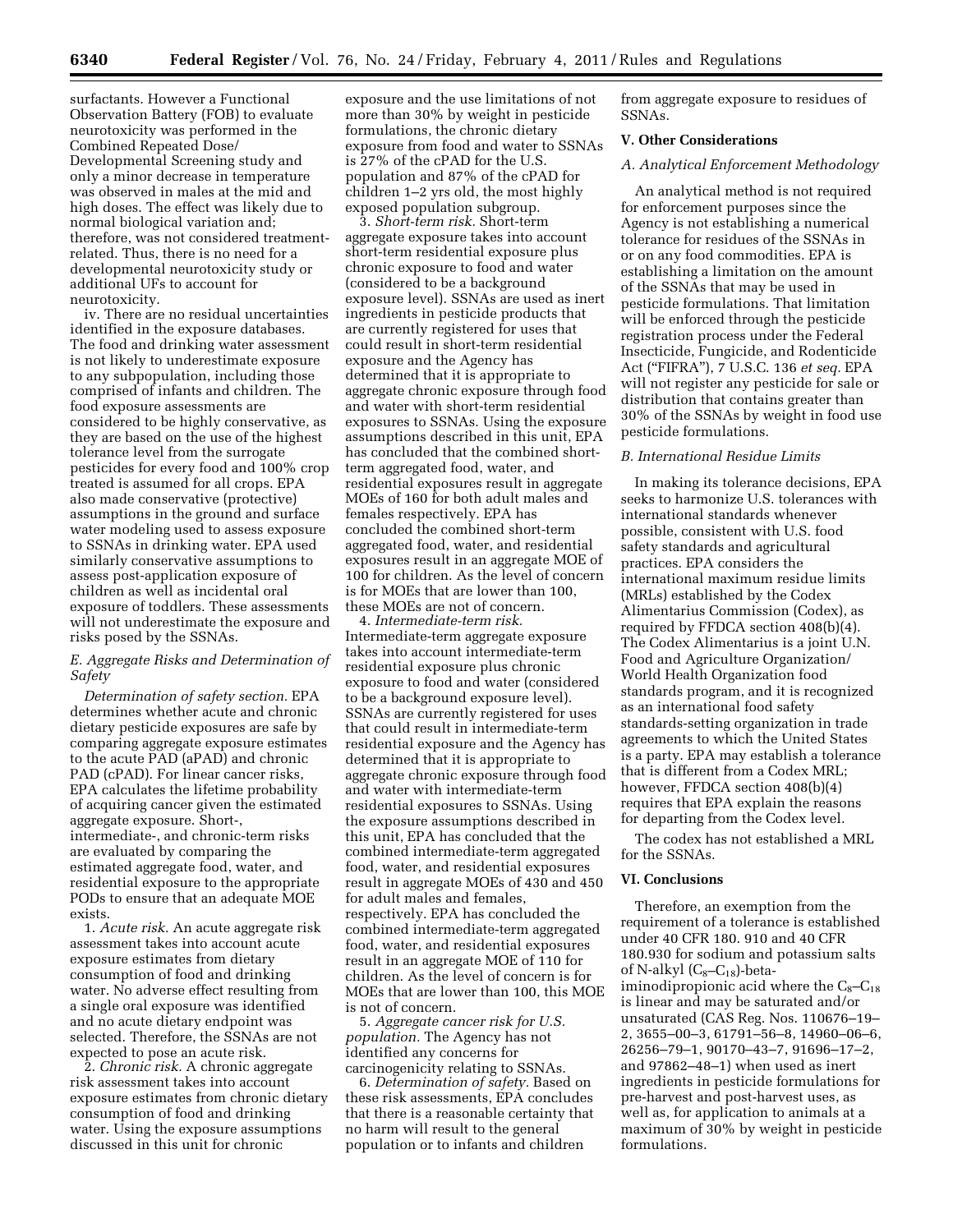## **VII. Statutory and Executive Order Reviews**

This final rule establishes a tolerance under section 408(d) of FFDCA in response to a petition submitted to the Agency. The Office of Management and Budget (OMB) has exempted these types of actions from review under Executive Order 12866, entitled *Regulatory Planning and Review* (58 FR 51735, October 4, 1993). Because this final rule has been exempted from review under Executive Order 12866, this final rule is not subject to Executive Order 13211, entitled *Actions Concerning Regulations That Significantly Affect Energy Supply, Distribution, or Use* (66 FR 28355, May 22, 2001) or Executive Order 13045, entitled *Protection of Children from Environmental Health Risks and Safety Risks* (62 FR 19885, April 23, 1997). This final rule does not contain any information collections subject to OMB approval under the Paperwork Reduction Act (PRA), 44 U.S.C. 3501 *et seq.,* nor does it require any special considerations under Executive Order 12898, entitled *Federal Actions to Address Environmental Justice in Minority Populations and Low-Income Populations* (59 FR 7629, February 16, 1994).

Since tolerances and exemptions that are established on the basis of a petition under section 408(d) of FFDCA, such as the tolerance in this final rule, do not require the issuance of a proposed rule, the requirements of the Regulatory Flexibility Act (RFA) (5 U.S.C. 601 *et seq.*) do not apply.

This final rule directly regulates growers, food processors, food handlers, and food retailers, not States or tribes, nor does this action alter the relationships or distribution of power and responsibilities established by Congress in the preemption provisions of section 408(n)(4) of FFDCA. As such, the Agency has determined that this action will not have a substantial direct effect on States or tribal governments, on the relationship between the national government and the States or tribal governments, or on the distribution of power and responsibilities among the various levels of government or between the Federal Government and Indian tribes. Thus, the Agency has determined that Executive Order 13132, entitled *Federalism* (64 FR 43255, August 10, 1999) and Executive Order 13175, entitled *Consultation and Coordination with Indian Tribal Governments* (65 FR 67249, November 9, 2000) do not apply to this final rule. In addition, this final rule does not impose any enforceable duty or contain any unfunded mandate as described under Title II of the Unfunded Mandates Reform Act of 1995 (UMRA) (Pub. L. 104–4).

This action does not involve any technical standards that would require Agency consideration of voluntary consensus standards pursuant to section 12(d) of the National Technology Transfer and Advancement Act of 1995 (NTTAA), Public Law 104–113, section 12(d) (15 U.S.C. 272 note).

### **VIII. Congressional Review Act**

The Congressional Review Act, 5 U.S.C. 801 *et seq.,* generally provides

that before a rule may take effect, the agency promulgating the rule must submit a rule report to each House of the Congress and to the Comptroller General of the United States. EPA will submit a report containing this rule and other required information to the U.S. Senate, the U.S. House of Representatives, and the Comptroller General of the United States prior to publication of this final rule in the **Federal Register**. This final rule is not a ''major rule'' as defined by 5 U.S.C. 804(2).

#### **List of Subjects in 40 CFR Part 180**

Environmental protection, Administrative practice and procedure, Agricultural commodities, Pesticides and pests, Reporting and recordkeeping requirements.

Dated: January 24, 2011.

#### **Lois Rossi,**

*Director, Registration Division, Office of Pesticide Programs.* 

Therefore, 40 CFR chapter I is amended as follows:

### **PART 180—[AMENDED]**

■ 1. The authority citation for part 180 continues to read as follows:

**Authority:** 21 U.S.C. 321(q), 346a and 371.

■ 2. In § 180.910, the table is amended by adding alphabetically the following inert ingredient to read as follows:

#### **§ 180.910 Inert ingredients used pre- and post-harvest; exemptions from the requirement of a tolerance.**

\* \* \* \* \*

| Inert ingredients                                                                                                                                                                                                                                                                  | Limits                                                                                                       | Uses                                                |
|------------------------------------------------------------------------------------------------------------------------------------------------------------------------------------------------------------------------------------------------------------------------------------|--------------------------------------------------------------------------------------------------------------|-----------------------------------------------------|
| Sodium and potassium salts of N-alkyl $(C_8-C_{18})$ -beta-iminodipropionic acid where<br>the $C_8-C_{18}$ is linear and may be saturated and/or unsaturated (CAS Req. Nos.<br>110676-19-2, 3655-00-3, 61791-56-8, 14960-06-6, 26256-79-1, 90170-43-7,<br>91696-17-2, 97862-48-1). | Concentration in formulated<br>end-use products not to<br>exceed 30% by weight in<br>pesticide formulations. | Surfactants, related adju-<br>vants of surfactants. |

\* \* \* \*  $\blacksquare$  3. In § 180.930, the table is amended by adding alphabetically the following inert ingredient to read as follows:

**§ 180.930 Inert ingredients applied to animals; exemptions from the requirement of a tolerance.** 

\* \* \* \* \*

| Inert ingredients                                                                                                                                                                                                                                                                 | Limits                                                                                                       | Uses                                                |
|-----------------------------------------------------------------------------------------------------------------------------------------------------------------------------------------------------------------------------------------------------------------------------------|--------------------------------------------------------------------------------------------------------------|-----------------------------------------------------|
| Sodium and potassium salts of N-alkyl $(C_8-C_{18})$ -beta-iminodipropionic acid where<br>the $C_8-C_{18}$ is linear and may be saturated and/or unsaturated (CAS Reg. Nos.<br>110676-19-2, 3655-00-3, 61791-56-8, 14960-06-6, 26256-79-1, 90170-43-7,<br>91696-17-2.97862-48-1). | Concentration in formulated<br>end-use products not to<br>exceed 30% by weight in<br>pesticide formulations. | Surfactants, related adju-<br>vants of surfactants. |